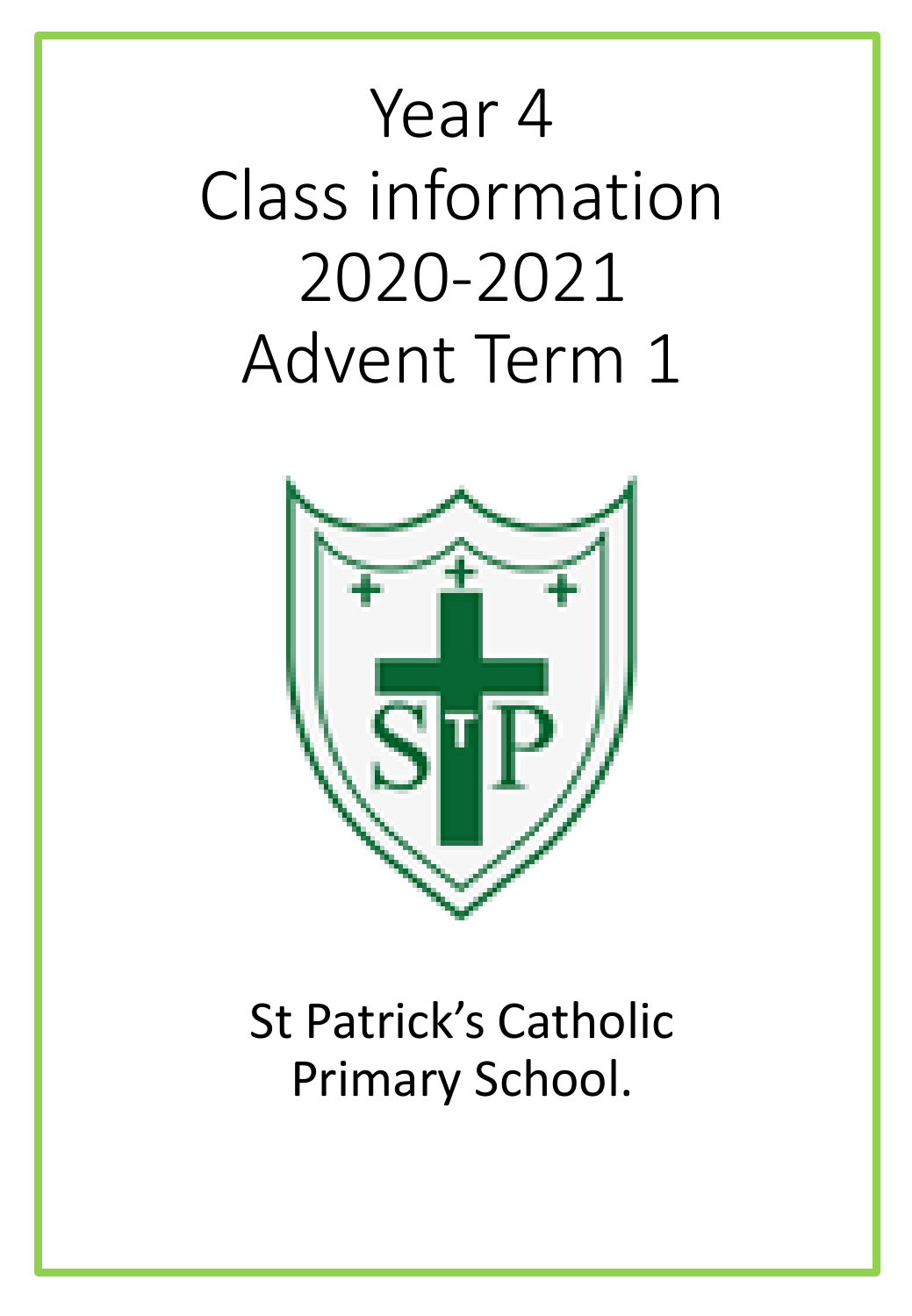# Year 4 Advent Term 1 2020-2021

#### **Microsoft Teams**

Thank you for your continued support using Microsoft teams. Content, including live lessons for those who are unable to attend school will continue to be assigned daily.

#### **Homework**

Homework will be given out in paper form on a Friday and needs to be returned on a Wednesday.

#### **Staff working in Y4**

Miss Brown and Miss Hoyland

#### **What to bring to school**

- 2 water bottles
- Healthy snack- no chocolate bars or sweets

#### **PE Day**

Your child should wear their PE kit on a Thursday

#### **What will we be doing this half term**

| English                                                            | <b>Maths</b>                                     | <b>RE</b>        |
|--------------------------------------------------------------------|--------------------------------------------------|------------------|
| Kidnap on the California<br>Comet by M.G.Leonard &<br>Sam Sedgeman | Place Value<br><b>Addition &amp; Subtraction</b> | People<br>Called |
| Science                                                            | <b>Topic</b>                                     | <b>PE</b>        |
| What's that sound?                                                 | The Americas                                     | Rounders         |

#### **Please find attached the knowledge organisers for Science, Topic and RE**

#### **English**

Our class text for this half term is 'Kidnap on the California Comet' by M.G.Leonard & Sam Sedgeman. We will be writing in a range of different styles including diaries and persuasive writing. As part of each writing genre, we will be focussing on a range of sentence structures and punctuation.

#### **Maths**

This half term we will be focusing on place value to start with. We will then be moving onto addition and subtrcation.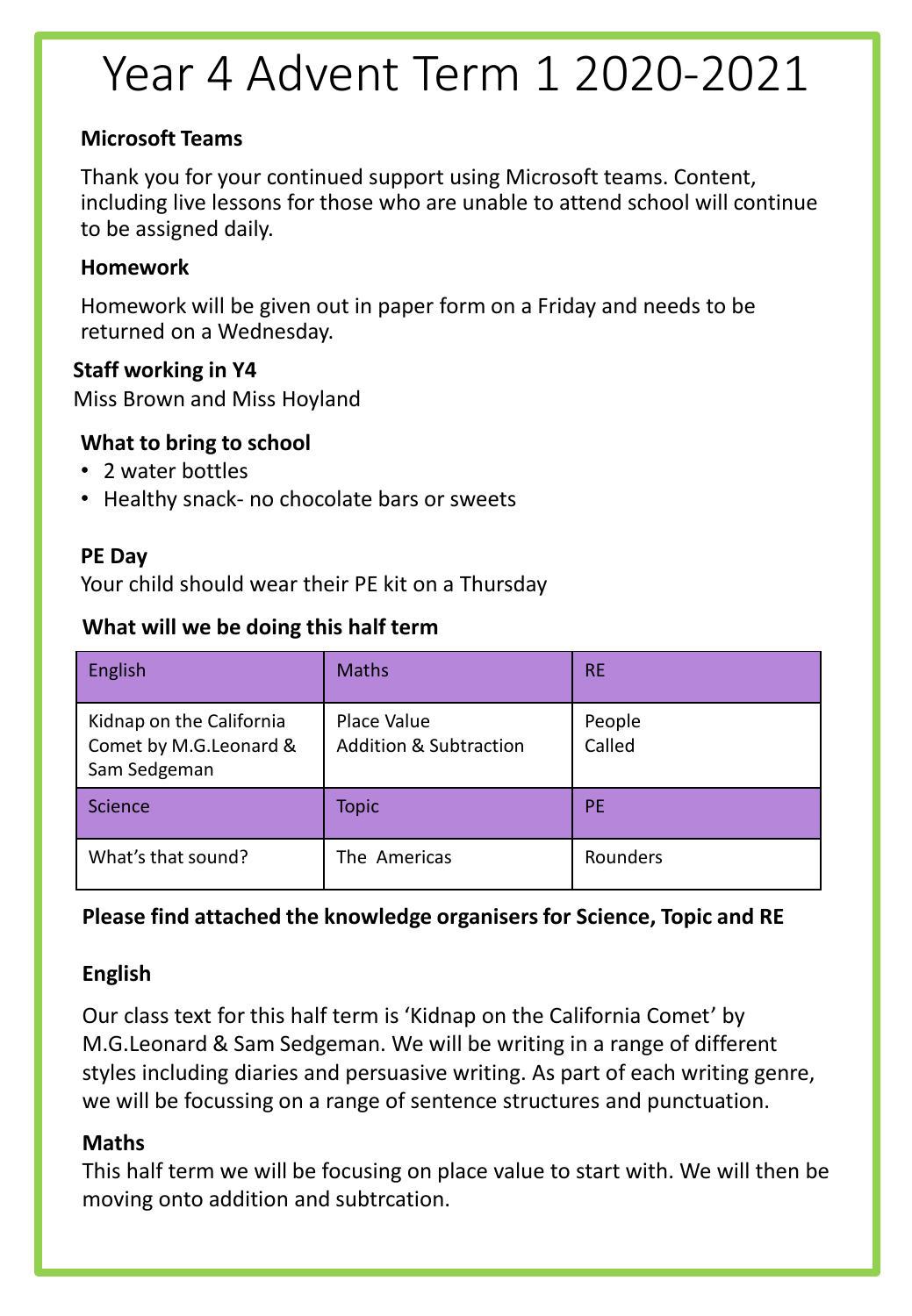# Year 4 Advent Term 1 2021-2022

### **English Vocab**

| Standard<br>English | Paragraphs   | Fronted<br>Adverbial | Speech          |
|---------------------|--------------|----------------------|-----------------|
| <b>Pronouns</b>     | Conjunctions | <b>Word Families</b> | <b>Prefixes</b> |
| Preposition         | Noun         | Adjective            | Verb            |

### Maths Vocab

| ones         | tens            | hundreds        | thousands    |
|--------------|-----------------|-----------------|--------------|
| Round        | <b>Nearest</b>  | Partitioning    | Compare      |
| More or less | <b>Exchange</b> | <b>Estimate</b> | <b>Digit</b> |

### **RE topic word**

| Chosen<br>people | Old<br><b>Testament</b> | roots     | <b>Family tree</b> |
|------------------|-------------------------|-----------|--------------------|
| ancestors        | generations             | relations | siblings           |

## **Science key words**

| sound  | pitch     | Sound source   vibration |       |
|--------|-----------|--------------------------|-------|
| volume | frequency | ears                     | noise |

## **Topic key words**

| America | <b>North</b> | South        | <b>Route 66</b> |  |  |  |  |
|---------|--------------|--------------|-----------------|--|--|--|--|
| map     | states       | <b>river</b> | compass         |  |  |  |  |